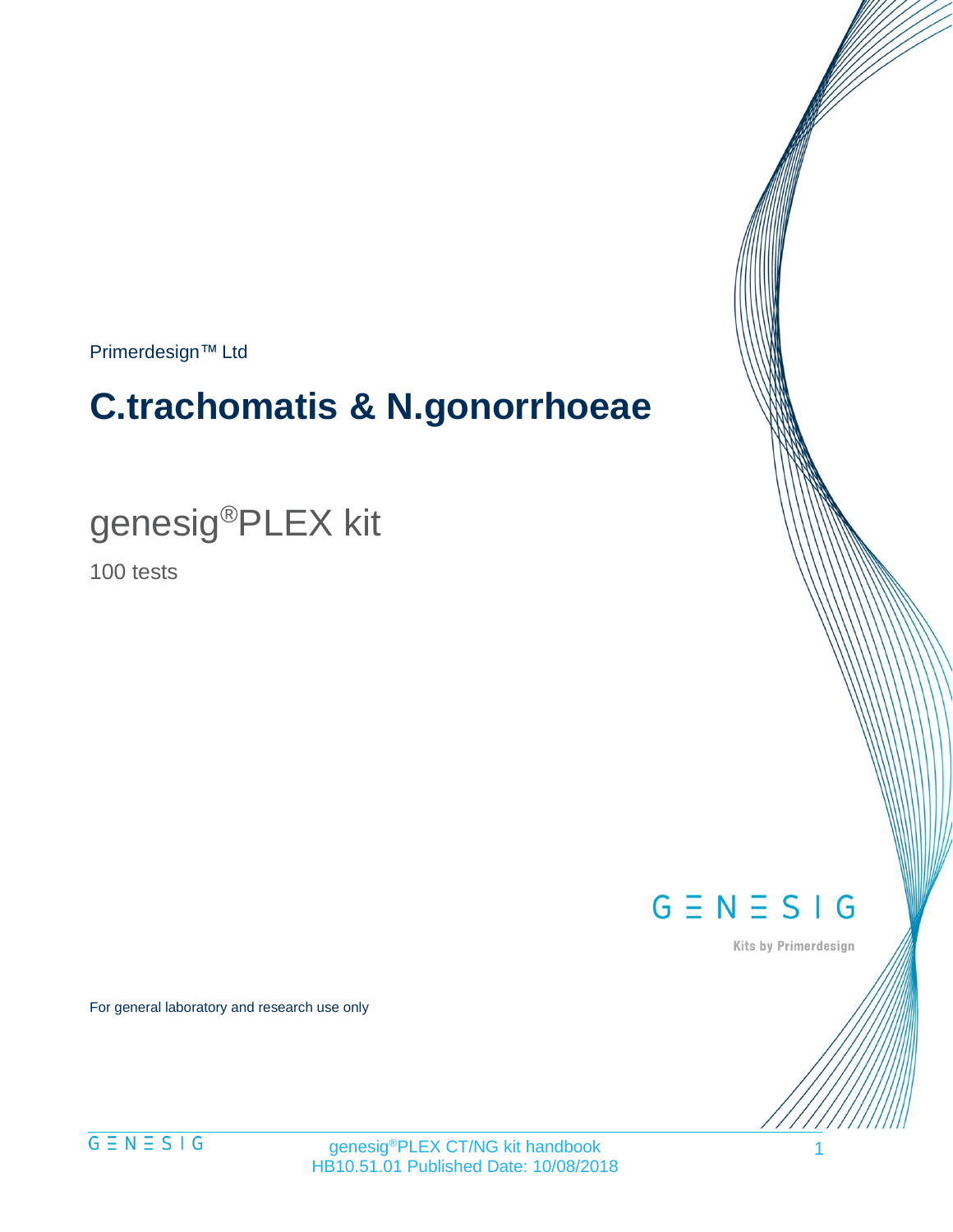## **Introduction**

#### *C.trachomatis*

*Chlamydia trachomatis* is an obligate, coccoid or rod-shaped bacterium that is an intracellular pathogen of humans. It is classed as a Gram-negative bacterium although it lacks a peptidoglycan cell wall. Its genome is circular double-stranded DNA, around 1,042K nucleotides in length with an extrachromosomal plasmid of about 7.5Kbp of which there are 7 -10 copies per bacterial particle. *C.trachomatis* causes Chlamydia, the most common sexually transmitted disease in the world and Trachoma, a common cause of preventable blindness among children in developing nations. *C.trachomatis* cannot survive outside of the eukaryotic cell and is transmitted through infected bodily secretions containing the elementary body form of the bacterium. Chlamydia infections are often asymptomatic but in some cases after an incubation time of one to three weeks, symptoms in males can be seen. These include pain during urination, discharge from the penis and pain, infection or inflammation of the testicles or testicular ducts. Delay or lack of treatment can result in pelvic inflammatory disease (PID) in women and infertility in both sexes.

#### *N.gonorrhoeae*

*Neisseria gonorrhoeae* is a Gram-negative coccus of the *Neisseria* genus. This bacterium has a spherical shape with diameter of 0.6-1μm and is usually seen in pairs infecting human cells. *N.gonorrhoeae* is transmitted by sexual contact and usually causes infection in cells of the mucous membrane of the male urethra or the endocervix and urethra in females. There is no vaccine against *N. gonorrhoeae* infection and antibiotic resistance is beginning to increase. Therefore, treatment is by a course of antibiotics that will be effective against non-resistant strains and treat possible co-infection with Chlamydia.

After a 2-3day incubation period in males, a purulent discharge from the urethra is noticeable as well as the development of dysuria. These symptoms can be seen in around 95% of cases of male infection. Women infected with the bacterium are less likely to be symptomatic, although when symptoms do develop these can be non-specific and can be confused with other infections.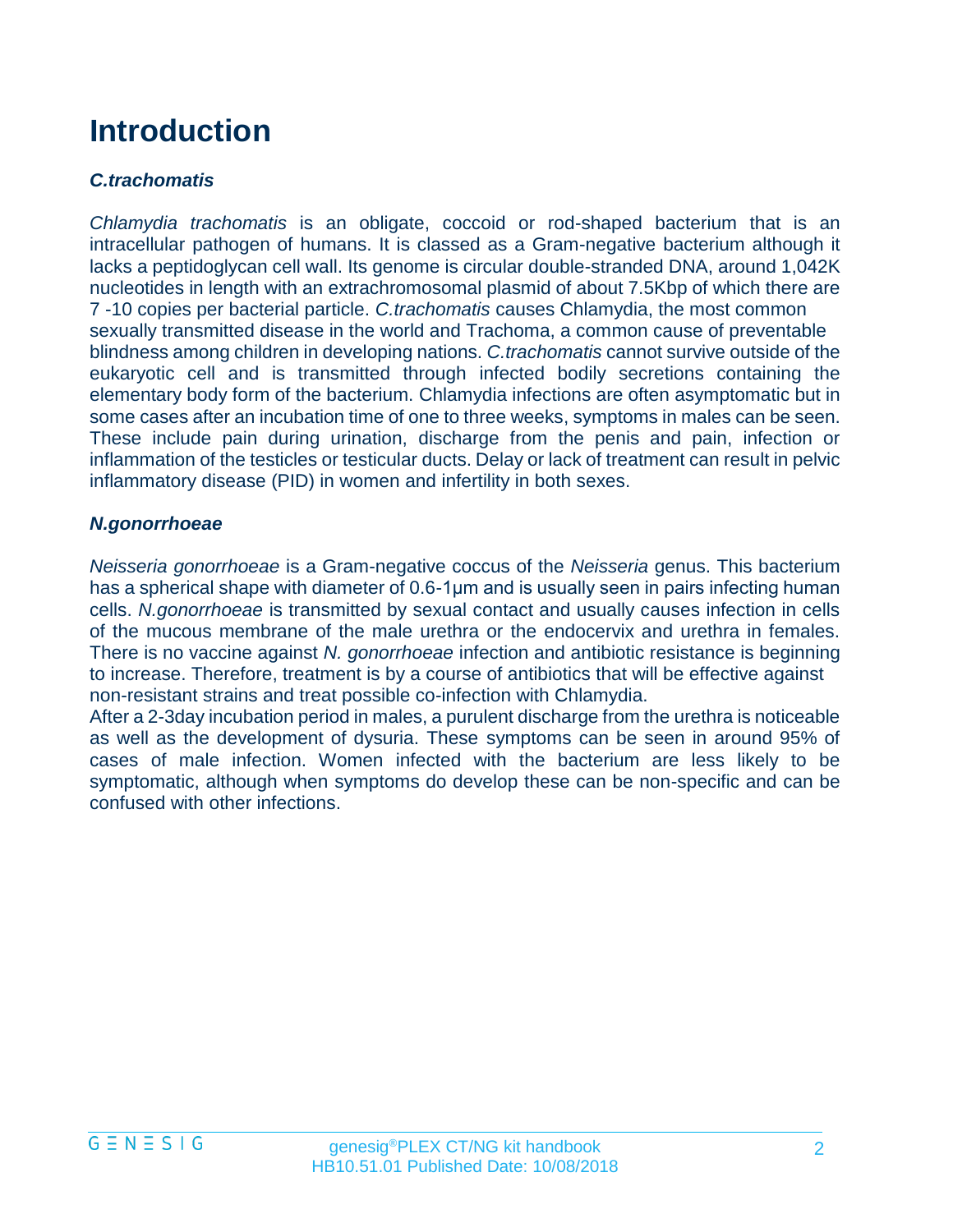## **Specificity**

The Primerdesign genesigPLEX kit for *C.trachomatis* and *N.gonorrhoeae* is designed for the in vitro detection of both *C.trachomatis* and *N.gonorrhoeae* genomes. The kit is designed to have a broad detection profile. Specifically, the primers represent 100% homology with over 95% of the NCBI database reference sequences available at the time of design.

The dynamics of genetic variation means that new sequence information may become available after the initial design. Primerdesign periodically reviews the detection profiles of our kits and when required releases new versions. Version numbers are detailed on the kits, indicating when a detection profile change has occurred.

If you require further information, or have a specific question about the detection profile of this kit then please send an email to [enquiry@primerdesign.co.uk](mailto:enquiry@primerdesign.co.uk) and our bioinformatics team will answer your question.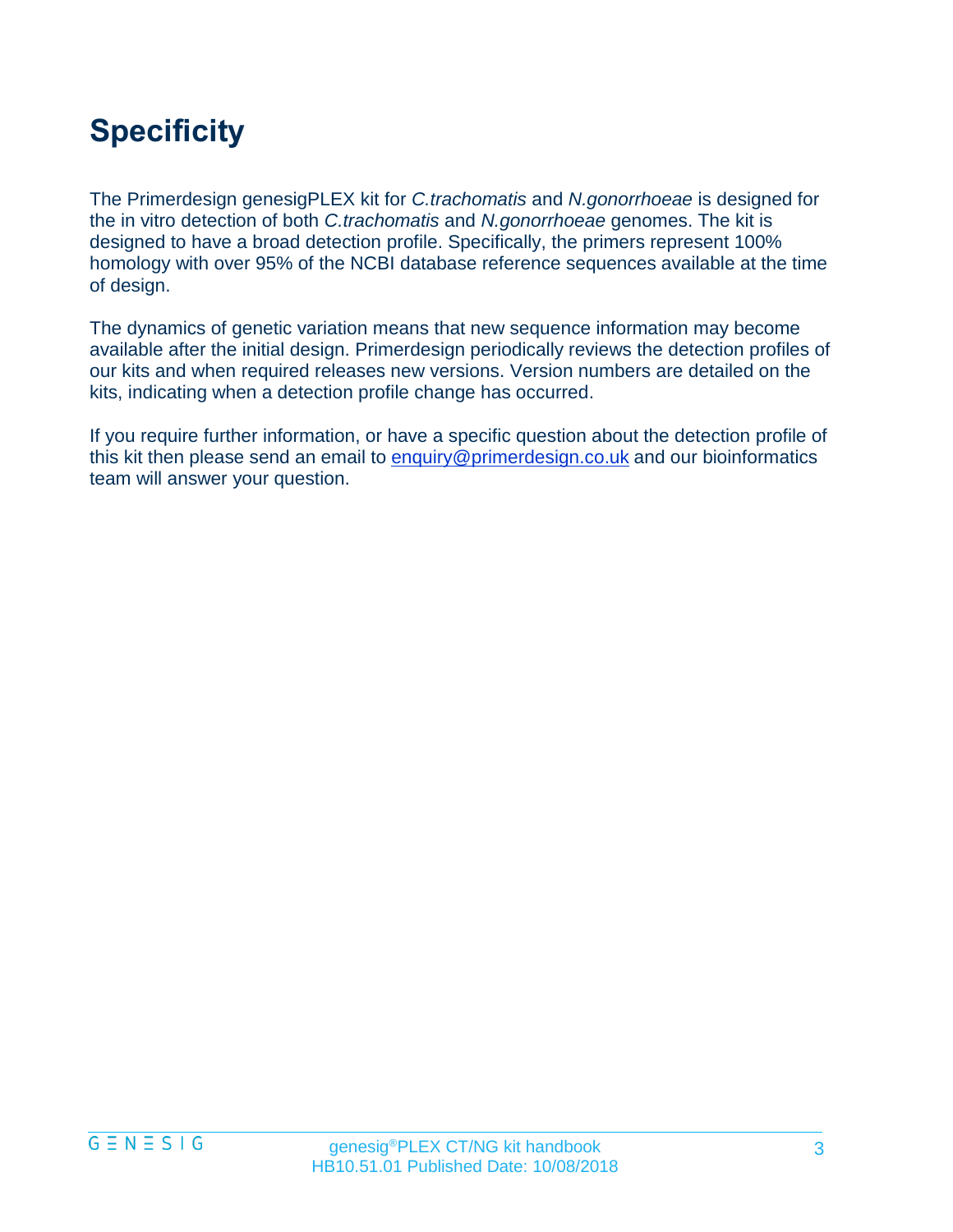## **Kit contents**

• **Multiplex primer/probe mix (100 reactions BROWN)** FAM, VIC and Cy5 labelled (see table below)

| Target             | Fluorophore |
|--------------------|-------------|
| C.trachomatis (CT) | <b>FAM</b>  |
| N.gonorrhoeae (NG) | <b>VIC</b>  |
| Endogenous control | Cv5         |

- **Multiplex positive control template (RED)**
- **Lyophilised oasig™PLEX Master Mix (BLUE)**
- **oasig™ resuspension buffer (BLUE)**
- **Template preparation buffer (YELLOW)** for resuspension of positive control template
- **RNase/DNase free water (WHITE)** for resuspension of primer/probe mix

## **Reagents and equipment to be supplied by the user**

#### **Real-time PCR Instrument**

#### **Extraction kit**

This kit is recommended for use with genesig EASY DNA/RNA Extraction kit. However, it is designed to work well with all processes that yield high quality RNA and DNA with minimal PCR inhibitors.

**Pipettors and tips**

**Vortex and centrifuge**

**Thin walled 1.5ml tubes**

**qPCR plates**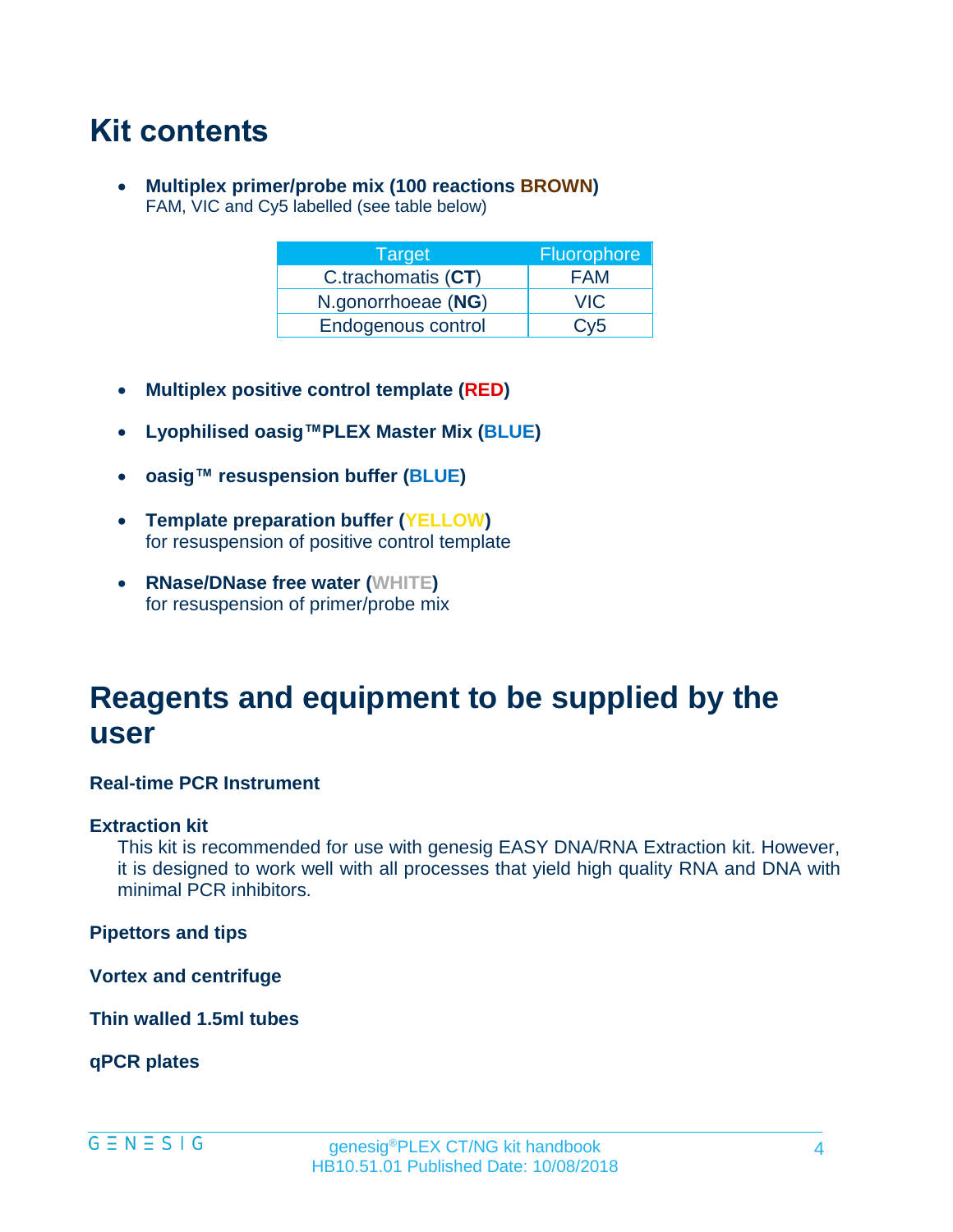### **Kit storage and stability**

This kit is stable at room temperature but should be stored at -20ºC on arrival. Once the lyophilised components have been resuspended they should not be exposed to temperatures above -20ºC for longer than 30 minutes at a time and unnecessary repeated freeze/thawing should be avoided. The kit is stable for six months from the date of resuspension under these circumstances. Primerdesign does not recommend using the kit after the expiry date stated on the pack.

### **Suitable sample material**

All kinds of sample material suited for PCR amplification can be used. Please ensure the samples are suitable in terms of purity, concentration, and RNA/DNA integrity. Always run at least one negative control with the samples. To prepare a negative control, replace the template DNA sample with RNase/DNase free water.

### **Dynamic range of test**

Under optimal PCR conditions genesig kits have very high priming efficiencies of >90% and can detect between  $1X10<sup>8</sup>$  and  $1X10<sup>2</sup>$  copies of target template.

### **Notices and disclaimers**

This product is developed, designed and sold for research purposes only. It is not intended for human diagnostic or drug purposes or to be administered to humans unless clearly expressed for that purpose by the Food and Drug Administration in the USA or the appropriate regulatory authorities in the country of use. During the warranty period Primerdesign genesig detection kits allow precise and reproducible data recovery combined with excellent sensitivity. For data obtained by violation to the general GLP guidelines and the manufacturer's recommendations the right to claim under guarantee is expired. PCR is a proprietary technology covered by several US and foreign patents. These patents are owned by Roche Molecular Systems Inc. and have been sub-licensed by PE Corporation in certain fields. Depending on your specific application you may need a license from Roche or PE to practice PCR. Additional information on purchasing licenses to practice the PCR process may be obtained by contacting the Director of Licensing at Roche Molecular Systems, 1145 Atlantic Avenue, Alameda, CA 94501 or Applied Biosystems business group of the Applera Corporation, 850 Lincoln Centre Drive, Foster City, CA 94404. In addition, the 5' nuclease assay and other homogeneous amplification methods used in connection with the PCR process may be covered by U.S. Patents 5,210,015 and 5,487,972, owned by Roche Molecular Systems, Inc, and by U.S. Patent 5,538,848, owned by The Perkin-Elmer Corporation.

### **Trademarks**

Primerdesign™ is a trademark of Primerdesign Ltd.

genesig<sup>®</sup> is a registered trademark of Primerdesign Ltd.

oasig™ is a trademark of Primerdesign Ltd.

The PCR process is covered by US Patents 4,683,195, and 4,683,202 and foreign equivalents owned by Hoffmann-La Roche AG. BI, ABI PRISM® GeneAmp® and MicroAmp® are registered trademarks of the Applera Genomics (Applied Biosystems Corporation). BIOMEK® is a registered trademark of Beckman Instruments, Inc.; iCycler™ is a registered trademark of Bio-Rad Laboratories, Rotor-Gene is a trademark of Corbett Research. LightCycler™ is a registered trademark of the Idaho Technology Inc. GeneAmp®, TaqMan® and AmpliTaqGold<sup>®</sup> are registered trademarks of Roche Molecular Systems, Inc., The purchase of the Primerdesign™ reagents cannot be construed as an authorization or implicit license to practice PCR under any patents held by Hoffmann-LaRoche Inc.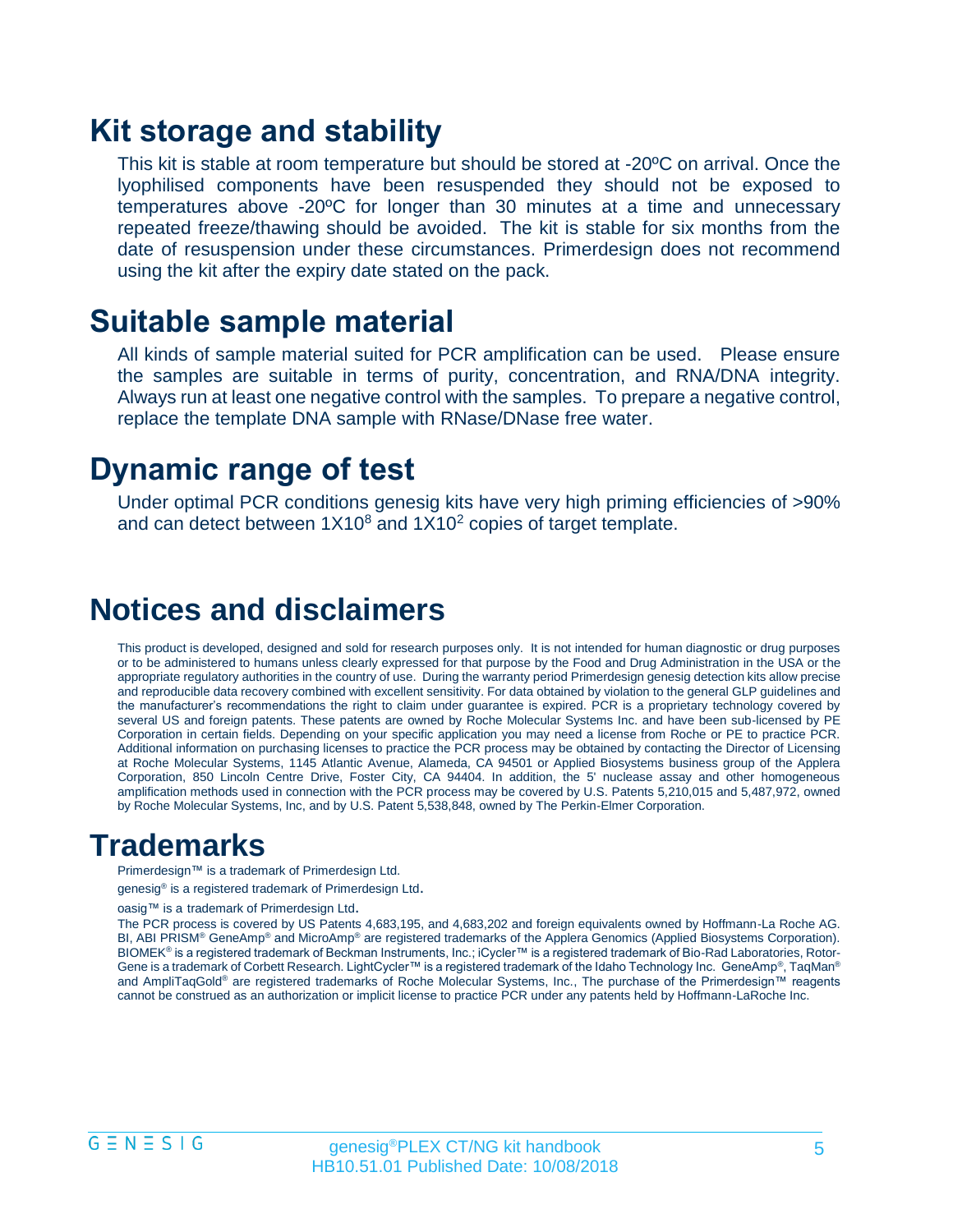### **Principles of the test**

#### **Real-time PCR**

Individual primer and probes designed for each bacteria have been combined into a single reaction and these can be detected through the different fluorescent channels as described in the kit contents.

The primer and probe mix provided exploits the so-called TaqMan® principle. During PCR amplification, forward and reverse primers hybridise to the target cDNA. Fluorogenic probes are included in the same reaction mixture which consists of a DNA probe labelled with a 5`-dye and a 3`-quencher. During PCR amplification, the probe is cleaved, and the reporter dye and quencher are separated. The resulting increase in fluorescence can be detected on a range of qPCR platforms.

#### **Positive control**

For a positive control, the kit contains a single positive control that contains templates for the two targets in the test. The kit positive control will give a *C.trachomatis* signal through the FAM channel and a *N.gonorrhoeae* signal through the VIC channel. Each time the kit is used, at least one positive control reaction must be included in the run. A positive result indicates that the primers and probes for detecting each bacteria are working properly in that particular run. If a negative result is obtained the test results are invalid and must be repeated. Care should be taken to ensure that the positive control does not contaminate any other kit component which would lead to false positive results. This can be achieved by handling these components in a post PCR environment. Care should also be taken to avoid cross-contamination of other samples when adding the positive control to the run. This can be avoided by sealing all other samples and negative controls before pipetting the positive control into the positive control well.

#### **Negative control**

To confirm the absence of contamination, a negative control reaction should be included every time the kit is used. For this reaction, the RNase/DNase free water should be used instead of template. A negative result indicates that the reagents have not become contaminated while setting up the run.

#### **Endogenous control**

To confirm extraction of a valid biological template, the single primer/probe mix supplied contains primers and probe designed to detect an endogenous gene. Detection of the endogenous control is through the Cy5 channel. A poor endogenous control signal may indicate that the sample did not contain sufficient biological material.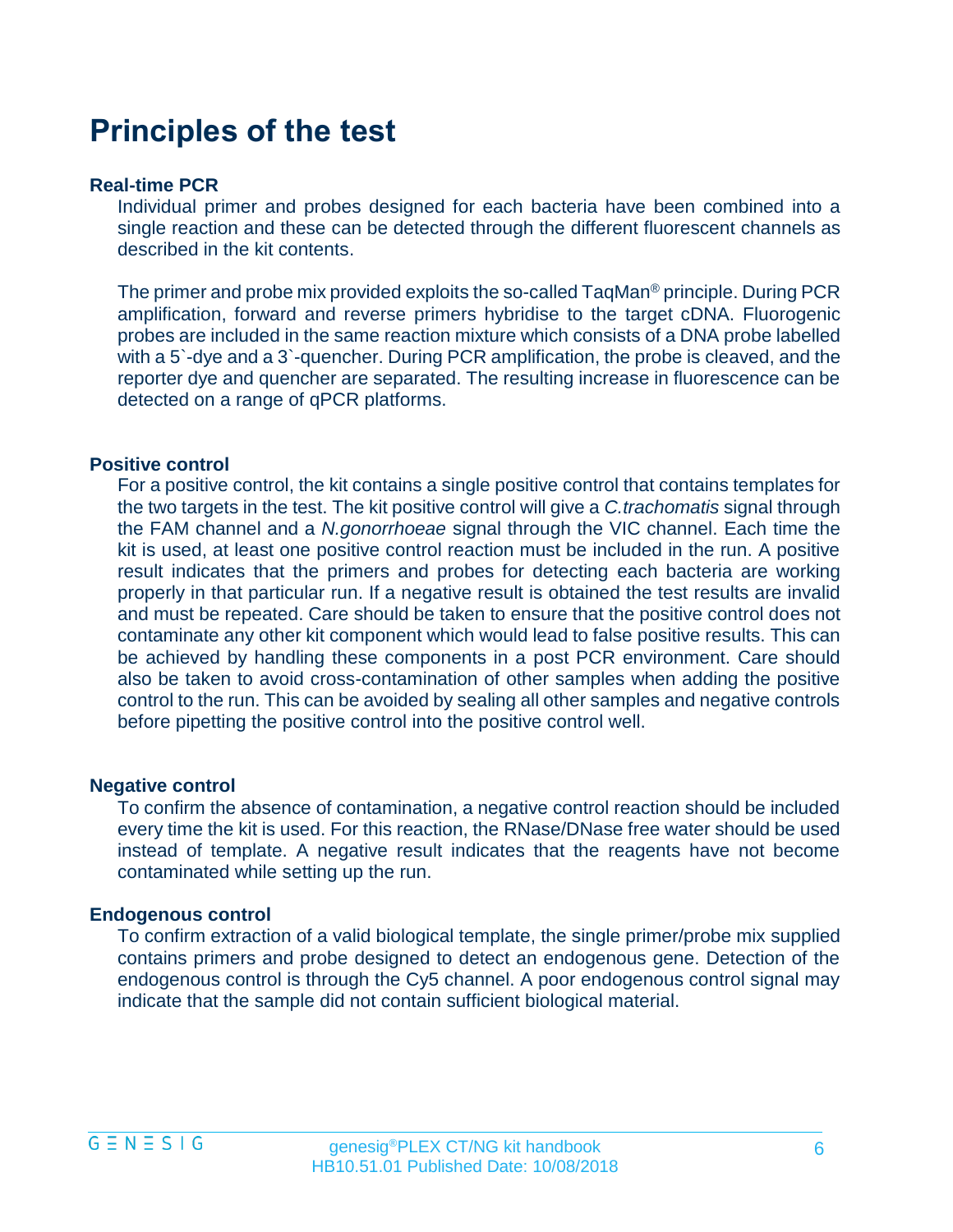## **Resuspension protocol**

To minimise the risk of contamination with foreign DNA, we recommend that all pipetting be performed in a PCR clean environment. Ideally this would be a designated PCR lab or PCR cabinet. Filter tips are recommended for all pipetting steps.

**1. Pulse-spin each tube in a centrifuge before opening.**

This will ensure lyophilised primer and probe mix is in the base of the tube and is not spilt upon opening the tube.

**2. Resuspend the primer/probe mix in the RNase/DNase free water supplied, according to the table below:** 

To ensure complete resuspension, vortex the tube thoroughly.

| Component – resuspend in water              | Wolume <sup>1</sup> |
|---------------------------------------------|---------------------|
| <b>Pre-PCR pack</b>                         |                     |
| Multiplex primer/probe mix ( <b>BROWN</b> ) | 110 <sub>µ</sub>    |

**3. Resuspend the positive control template in the template preparation buffer supplied, according to the table below:**

To ensure complete resuspension, vortex the tube thoroughly.

| Component – resuspend in template preparation buffer                          | lVolume l |
|-------------------------------------------------------------------------------|-----------|
| <b>Post-PCR heat-sealed foil</b>                                              |           |
| Positive control template (RED)*                                              | $500$ µl  |
| * This component contains high copy number template and is a VERY significant |           |

**contamination risk. It must be opened and handled in a separate laboratory environment, away from the other components.**

**4. Resuspend the lyophilised oasigPLEX Master Mix in oasig resuspension buffer, according to the table below:**

| Component – resuspend in oasig resuspension buffer | <b>Nolume</b> |
|----------------------------------------------------|---------------|
| Lyophilised oasigPLEX Master Mix (BLUE)            | $525$ µl      |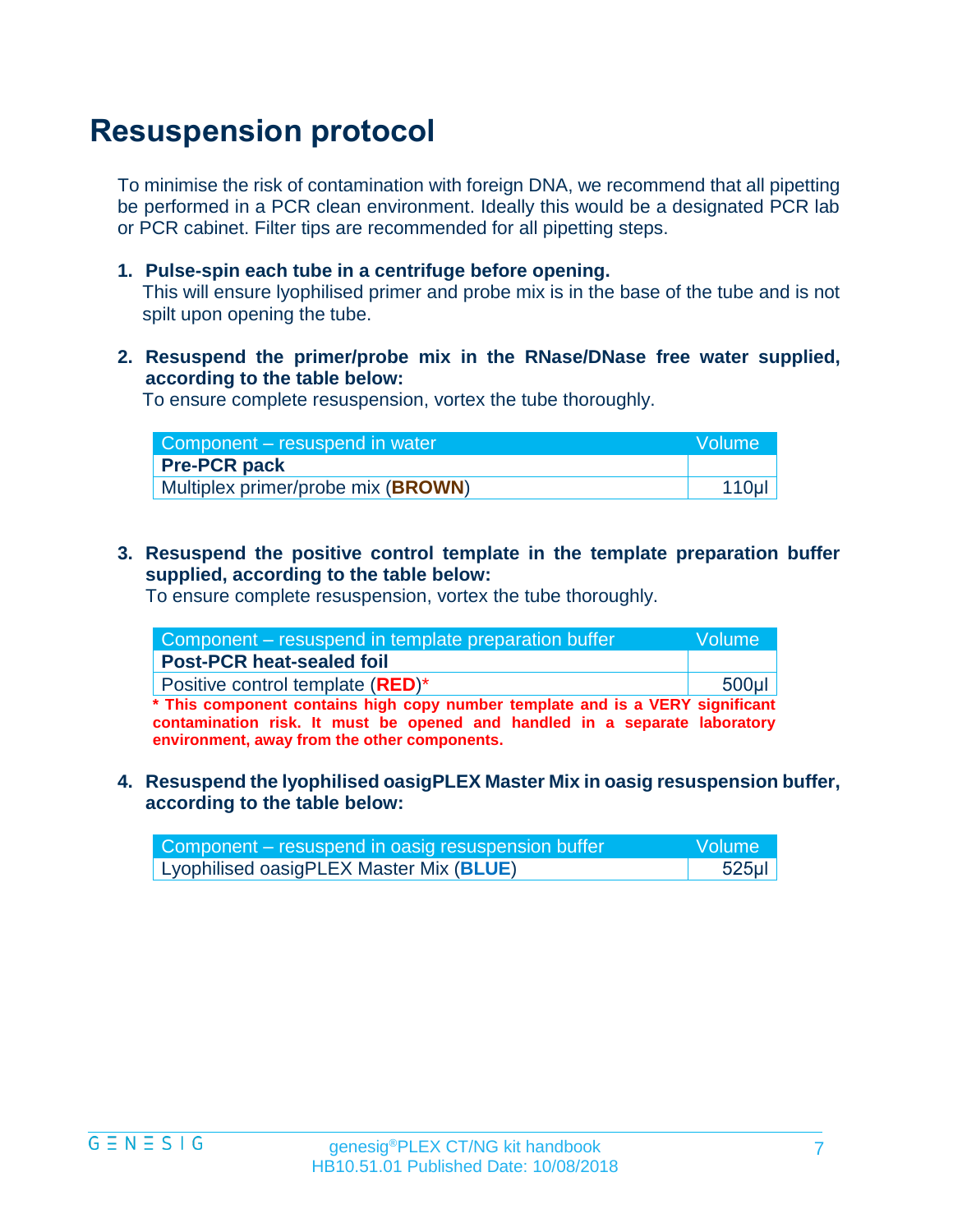### **DNA extraction**

1. Complete the DNA extraction according to the manufacturer's recommended protocols.

## **qPCR detection protocol**

**1. For each DNA sample prepare a reaction mix according to the table below:**  Include sufficient reactions for positive and negative controls.

| Component                          | <b>Volume</b> |
|------------------------------------|---------------|
| oasigPLEX Master Mix (BLUE)        | 10µl          |
| Multiplex primer/probe mix (BROWN) | $1$ ul        |
| RNase/DNase free water (WHITE)     | $4 \mu$       |
| <b>Final volume</b>                | 15ul          |

- **2. Pipette 15µl of these mixes into each well according to your qPCR experimental plate set up.**
- **3. Pipette 5µl of DNA sample into each well according to your experimental plate set up.**

For negative control wells use 5µl of RNase/DNase free water. The final volume in each well is 20µl.

**4. Pipette 5µl of positive control template into each well according to your plate set up.**

The positive control contains template for *C.trachomatis* and *N.gonorrhoeae*. The final volume in each well is 20µl.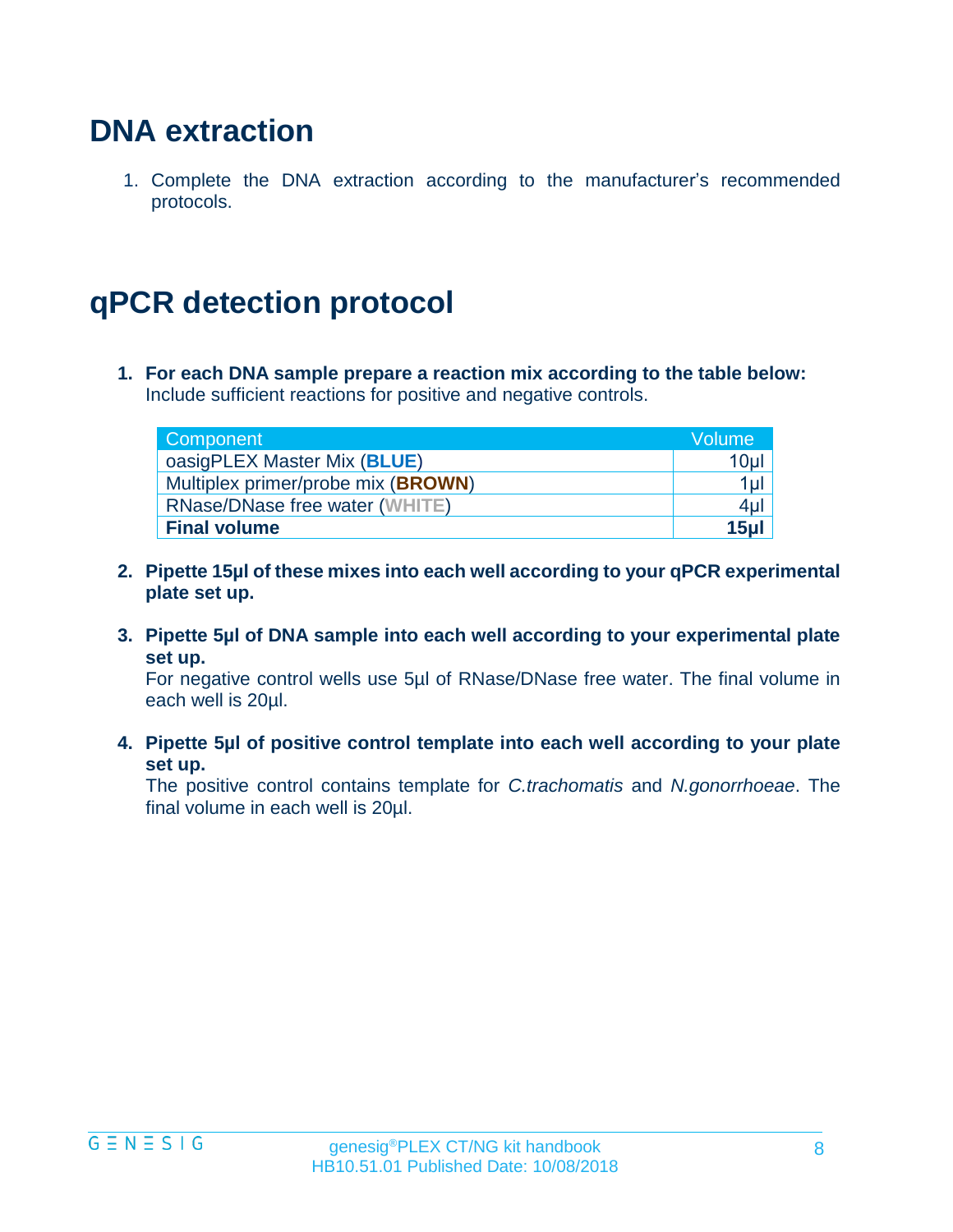## **qPCR amplification protocol**

#### Amplification conditions using oasigPLEX Master Mix

|              | <b>Step</b>             | <b>Time</b> | Temp           |
|--------------|-------------------------|-------------|----------------|
|              | Enzyme activation       | 2 mins      | $95^{\circ}$ C |
| Cycling x 50 | Denaturation            | 10 secs     | $95^{\circ}$ C |
|              | <b>DATA COLLECTION*</b> | 60 secs     | 60°C.          |

\* Fluorogenic data should be collected during this step through the FAM, VIC and Cy5 channels.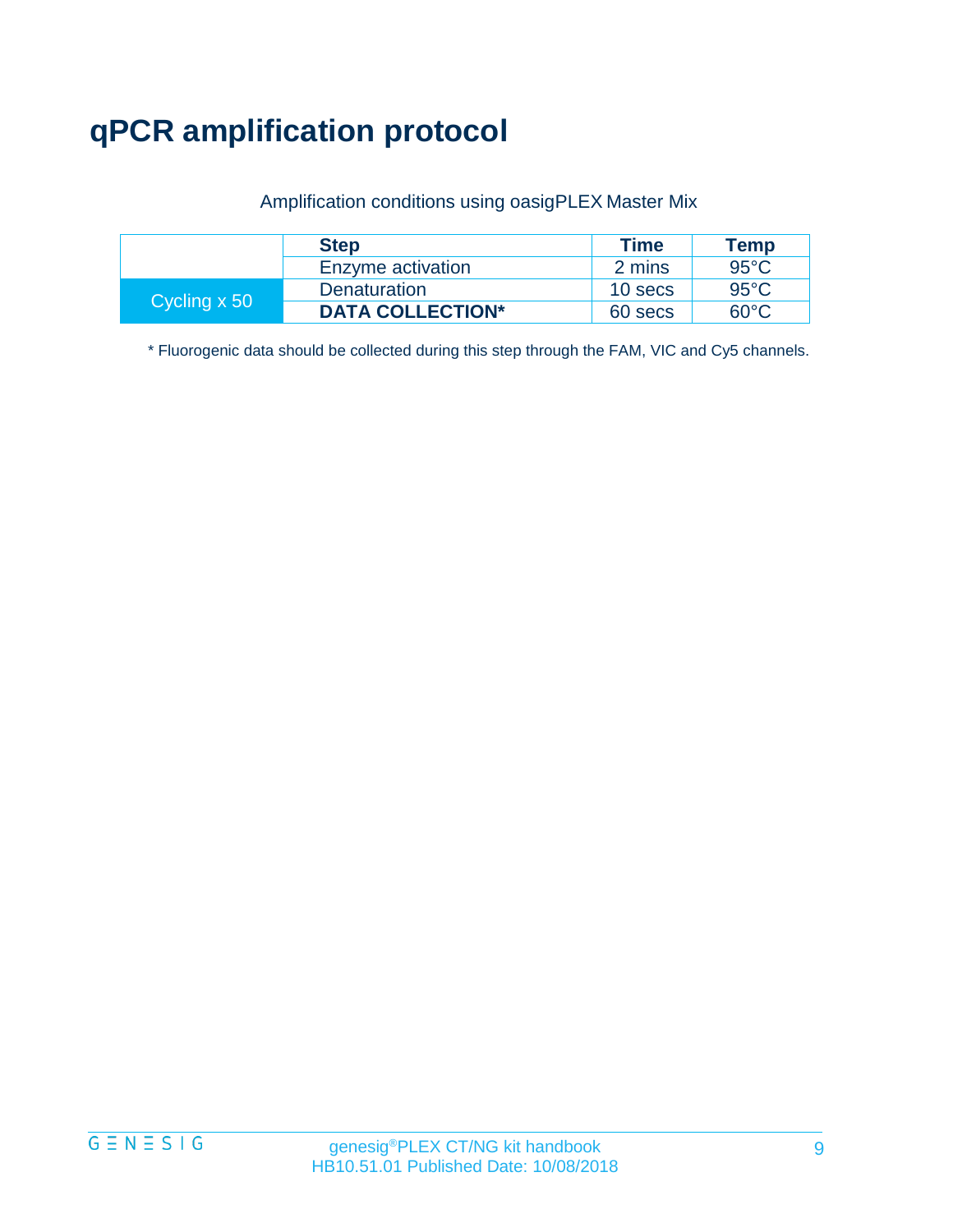### **Interpretation of results**

#### **Positive control**

The positive control well should give an amplification plot through the FAM channel (**CT**), and the VIC channel (**NG**). There is no endogenous control template within the positive control so the Cy5 channel should give no signal (flat amplification plot). The positive control signals indicate that the kit is working correctly to detect each bacteria.

#### **No template control (NTC)**

The NTC should give a flat line (flat amplification plots) through all channels. Signals in the NTC indicate cross contamination during plate set up.

#### **Endogenous control**

The signal obtained from the endogenous control reaction will vary according to the amount of biological material present in each sample. An early signal indicates the presence of a good yield of biological material. A late signal suggests that little biological material is present in the sample.

#### **Sample data**

Presence of the bacteria are detected in the channels indicated in the kit contents section. Positive signals indicate positive tests for those bacteria. It may be possible for samples to contain multiple bacteria, therefore positive results in the FAM and VIC channels may be present.